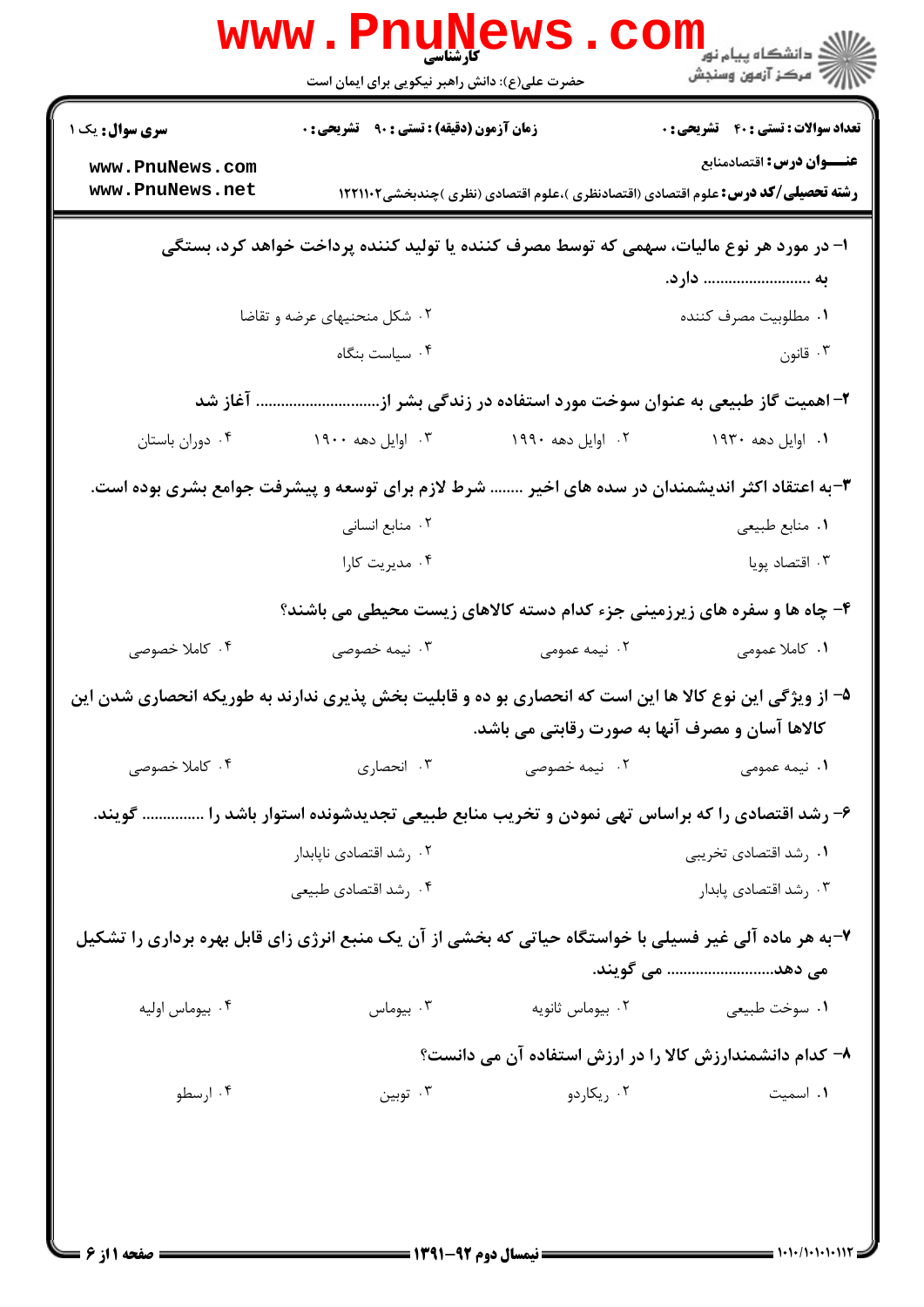|                                                                                                 | <b>WWW.PNUNG</b><br>حضرت علی(ع): دانش راهبر نیکویی برای ایمان است                         | ر دانشڪاه پيام نور <mark>−</mark><br>// مرکز آزمون وسنڊش                                                              |  |  |
|-------------------------------------------------------------------------------------------------|-------------------------------------------------------------------------------------------|-----------------------------------------------------------------------------------------------------------------------|--|--|
| <b>سری سوال : ۱ یک</b>                                                                          | زمان آزمون (دقیقه) : تستی : ۹۰٪ تشریحی : ۰                                                | <b>تعداد سوالات : تستی : 40 - تشریحی : 0</b>                                                                          |  |  |
| www.PnuNews.com<br>www.PnuNews.net                                                              |                                                                                           | عنـــوان درس: اقتصادمنابع<br><b>رشته تحصیلی/کد درس:</b> علوم اقتصادی (اقتصادنظری )،علوم اقتصادی (نظری )چندبخشی1۲۲۱۱۰۲ |  |  |
| ۹- تغیر در بهره وری نیروی کاربا استفاده از کدام رهیافت اندازه گیری میشود؟                       |                                                                                           |                                                                                                                       |  |  |
|                                                                                                 | ۰۲ رهیافت دستمزد ناهمگن                                                                   | ۰۱ رهیافت ارزش گذاری مشروط                                                                                            |  |  |
|                                                                                                 | ۰۴ رهیافت مخارج تدافعی                                                                    | ۰۳ رهيافت سرمايه انساني                                                                                               |  |  |
| +ا– بر اساس قانون هاتلینگ، توجیه پذیر بودن استخراج از یک منبع اتمام پذیر کدام گزینه رعایت شود؟  |                                                                                           |                                                                                                                       |  |  |
|                                                                                                 |                                                                                           | ١.  مالک منبع اتمام پذیر لزوماً سعی در حداکثر سازی سود خود نداشته باشد.                                               |  |  |
|                                                                                                 |                                                                                           | ۰۲ قیمت خالص بازار با افزایش نرخ بهره کاهش یابد.                                                                      |  |  |
|                                                                                                 |                                                                                           | ۰۳ قیمت خالص بازار با افزایش نرخ بهره افزایش یابد.                                                                    |  |  |
|                                                                                                 |                                                                                           | ۰۴ قیمت خالص بازار با افزایش نرخ بهره ثابت بماند.                                                                     |  |  |
| 11- یک ابزار سودمند به منظور درک و اندازه گیری اثرات فیزیکی تخریب منابع طبیعی در چارچوب اقتصادی |                                                                                           |                                                                                                                       |  |  |
|                                                                                                 |                                                                                           | روش  می باشد.                                                                                                         |  |  |
|                                                                                                 | ۰۲ هزینه فایده                                                                            | ۰۱ هزینه فرصت نهایی                                                                                                   |  |  |
|                                                                                                 | ۰۴ ارزیابی زیست محیطی                                                                     | ۰۳ نقطه تعادلی ارزش گذاری زیست محیطی                                                                                  |  |  |
|                                                                                                 |                                                                                           | ۱۲- چرا بازارهای آزاد در خصوص حفاظت محیط زیست قابل اعتماد نیستند؟                                                     |  |  |
|                                                                                                 |                                                                                           | ٠١. رقابتي بودن بازار                                                                                                 |  |  |
|                                                                                                 |                                                                                           | ٠٢ نداشتن بازار كالا و خدمات زيست محيطى                                                                               |  |  |
|                                                                                                 |                                                                                           | ۰۳ عدم نظارت سازمان های دولتی بر وضعیت زیست محیطی                                                                     |  |  |
|                                                                                                 |                                                                                           | ۰۴ عدم ثبات قیمت                                                                                                      |  |  |
|                                                                                                 | ۱۳- کدام گزینه به اعتقاد پیرس و ترنر در خصوص ویژکی های محیط زیست درست است؟                |                                                                                                                       |  |  |
|                                                                                                 |                                                                                           | ۰۱ ارزش اقتصادی علاوه بر ذات به عمل میان عامل و مفعول نیز بستگی دارد.                                                 |  |  |
|                                                                                                 |                                                                                           | ۰۲ ارزش اقتصادی به ذات و تابع تولید بنگاه بستگی دارد.                                                                 |  |  |
|                                                                                                 | ۰۳ عدم ورود یک عامل اقتصادی به تابع مطلوبیت فردی می تواند ارزش اقتصادی مستقلی داشته باشد. |                                                                                                                       |  |  |
|                                                                                                 |                                                                                           | ۰۴ ارزش اقتصادی قطعاً کیفیت ذاتی هر جیزی نیست                                                                         |  |  |
|                                                                                                 |                                                                                           |                                                                                                                       |  |  |
|                                                                                                 |                                                                                           |                                                                                                                       |  |  |
|                                                                                                 |                                                                                           |                                                                                                                       |  |  |

 $= 1.1 - (1.1 - 1.11)$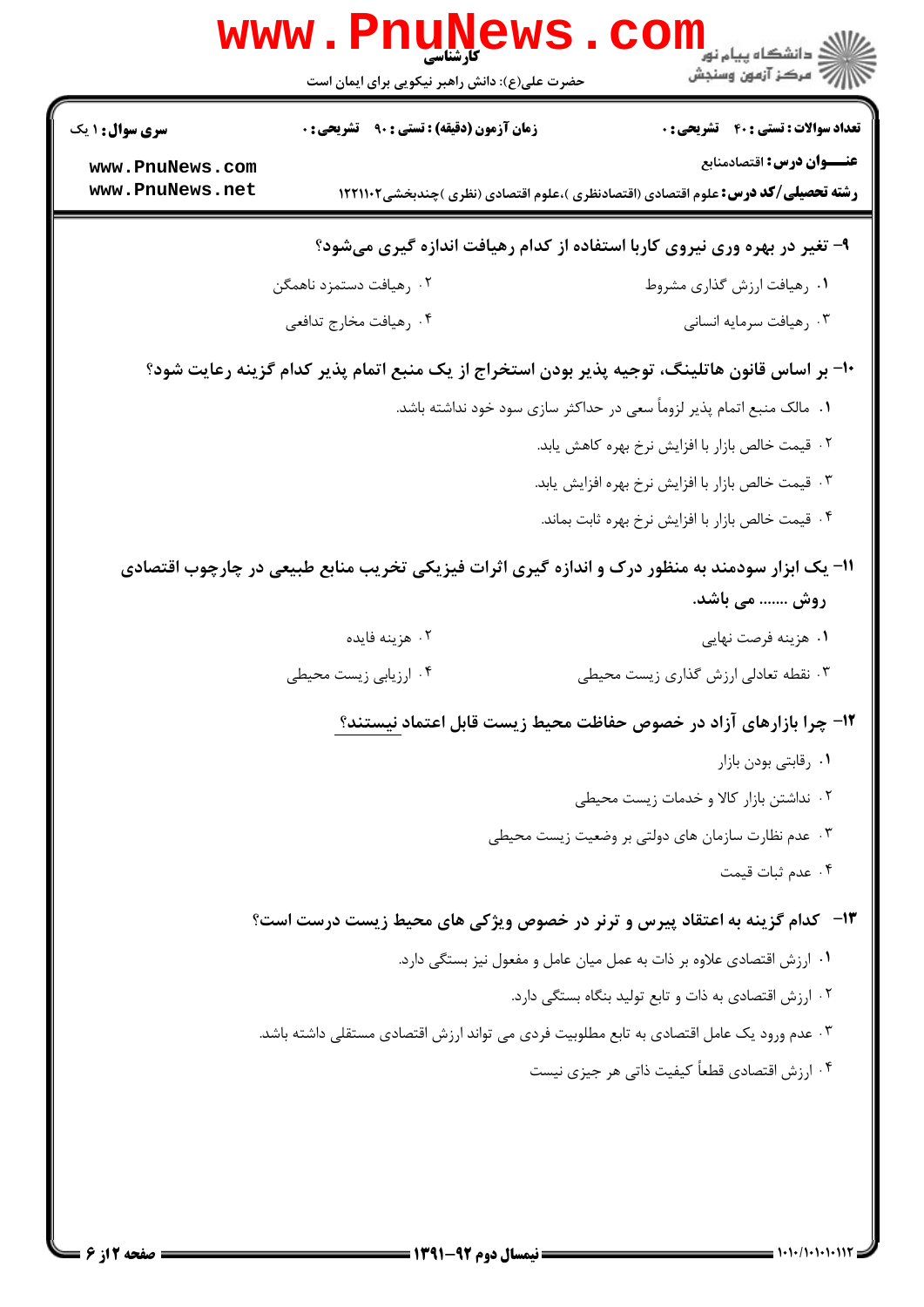|                                    | حضرت علی(ع): دانش راهبر نیکویی برای ایمان است     |                                                                                                | ڪ دانشڪاه پيا <sub>م</sub> نور<br><mark>∕</mark> 7 مرڪز آزمون وسنڊش |
|------------------------------------|---------------------------------------------------|------------------------------------------------------------------------------------------------|---------------------------------------------------------------------|
| <b>سری سوال : ۱ یک</b>             | <b>زمان آزمون (دقیقه) : تستی : ۹۰٪ تشریحی : 0</b> |                                                                                                | <b>تعداد سوالات : تستي : 40 ٪ تشريحي : 0</b>                        |
| www.PnuNews.com<br>www.PnuNews.net |                                                   |                                                                                                | عنـــوان درس: اقتصادمنابع                                           |
|                                    |                                                   | <b>رشته تحصیلی/کد درس:</b> علوم اقتصادی (اقتصادنظری )،علوم اقتصادی (نظری )چندبخشی1۲۲۱۱۰۲       |                                                                     |
|                                    |                                                   |                                                                                                | ۱۴- رانت زمین عبارتست از:                                           |
|                                    |                                                   | ۰۱ سهمی تولید که به عنوان یک عامل سرمایه گذاری به زمین تعلق می گیرد.                           |                                                                     |
|                                    |                                                   | ۰۲ سهمی از سود که به عنوان یک عامل تولید به زمین تعلق می گیرد.                                 |                                                                     |
|                                    |                                                   | ۰۳ سهمی از تولید که به عنوان یک عامل تولید به زمین تعلق می گیرد.                               |                                                                     |
|                                    |                                                   | ۰۴ سهمی از سود که به عنوان یک عامل سرمایه گذاری به زمین تعلق می گیرد.                          |                                                                     |
|                                    |                                                   | ۱۵– تابع تقاضای آب در دارای شیب از حالت  می باشد.                                              |                                                                     |
| ۰۲ کوتاه مدت - بیشتر- بلند مدت     |                                                   |                                                                                                | ٠١. بلند مدت -كمتر- عدم توليد نهاده توسط آب                         |
|                                    | ۰۴ کوتاه مدت - کمتر-عدم تولید نهاده توسط آب       |                                                                                                | ۰۳ بلند مدت - بیشتر- کوتاه مدت                                      |
|                                    |                                                   | ۱۶- رابطه زیر بیانگر تعیین زمان بهینه قطع درخت با کدام شرایط است:                              | $rR(T) = R'(T) - G(t)$                                              |
|                                    | ۰۲ وجود هزینه کاشت و برداشت                       |                                                                                                | ۰۱ وجود هزینه های نگهداری درخت                                      |
| ۰۴ وجود هزينه برداشت               |                                                   |                                                                                                | ۰۳ وجود هزينه كاشت                                                  |
|                                    |                                                   | ۱۷- طولانی بودن تولید جنگل و هزینه بالای نگهداری جنگل ها به ترتیب سبب کدامیک از موارد زیر است؟ |                                                                     |
|                                    |                                                   | ٠١ افزايش ريسك در سرمايه گذاري - پايين بودن نرخ بازده سرمايه                                   |                                                                     |
|                                    |                                                   |                                                                                                | ۰۲ پایین بودن نرخ بازده سرمایه – هزینه مفید                         |
|                                    |                                                   | ۰۳ بالارفتن سود سرمایه گذاری - افزایش ریسک در سرمایه گذاری                                     |                                                                     |
|                                    |                                                   | ۰۴ بالا رفتن هزينه سرمايه گذاري - پايين بودن نرخ بازده سرمايه                                  |                                                                     |
|                                    |                                                   | ^ا−  استفاده از منابع طبیعی همراه محدودیت هایی است از جمله  :                                  |                                                                     |
| ۰۴ شرایط فرهنگ <sub>ی</sub>        | ۰۳ شرایط اجتمایی                                  | ۰۲ شرایط جغرافیای <sub>ی</sub>                                                                 | ٠١ توان اقتصادي                                                     |
|                                    |                                                   | ۱۹- در این نوع مالکیت بهره بردار و مدیر هیچ یک مالک منبع محسوب نمیشوند ، مانند جنگل:           |                                                                     |
| ۰۴ مالکیت انفرادی                  | ۰۳ مالکیت دولتی                                   | ۰۲ مالکیت خصوصی                                                                                | ۰۱ مالکیت باز                                                       |
|                                    |                                                   | ۲۰- در کدام دوره مسأله ارزش از دیدگاه عدالت و معنویت نگریسته می شد؟                            |                                                                     |
| ۰۴ کلاسیک                          | ۰۳ فیزیوکرات                                      | ۰۲ قرون وسطی                                                                                   | ۰۱ کینز                                                             |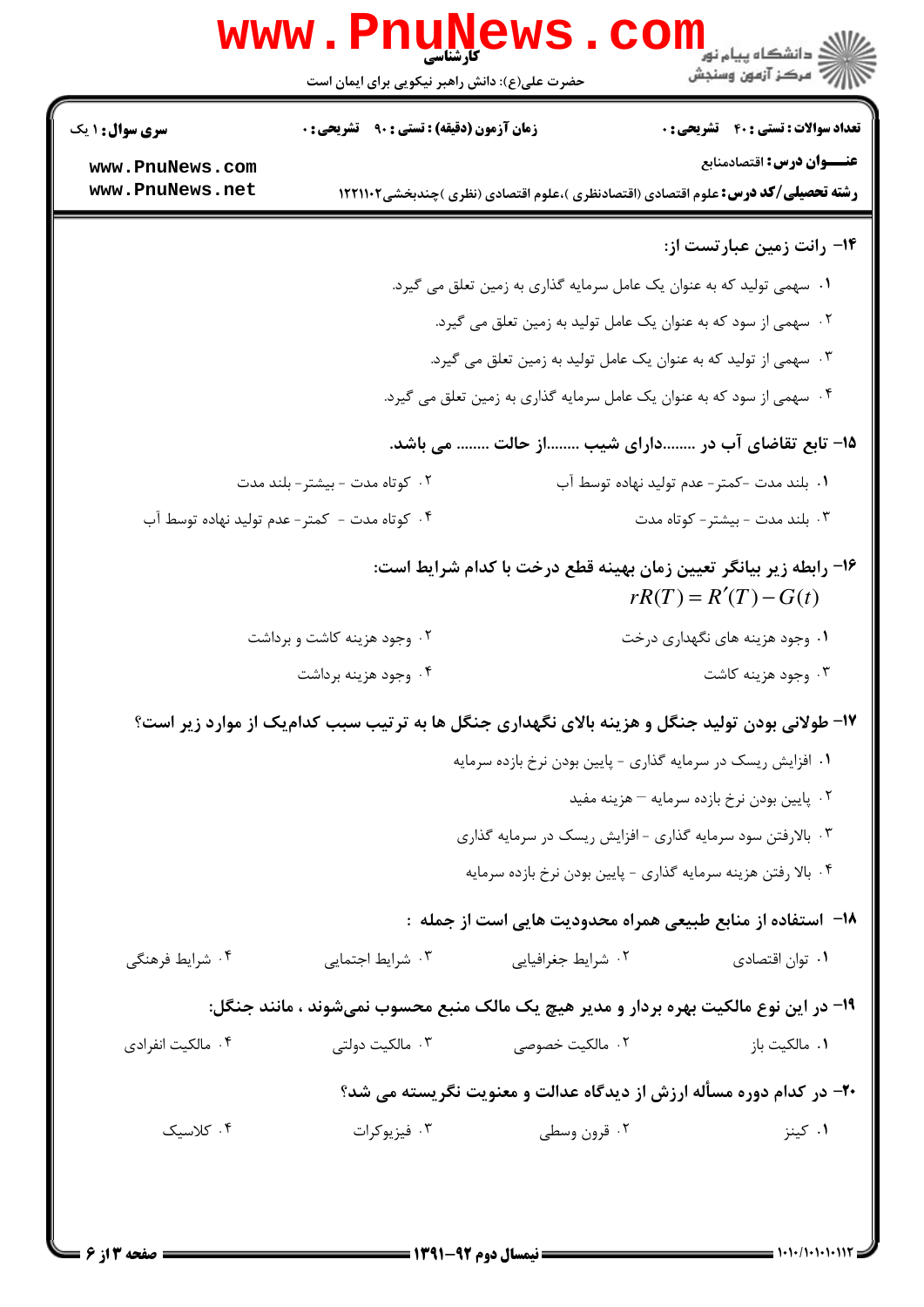|                                                                                                                             | <b>WWW . PILUNG</b><br>کار شناسی<br>حضرت علی(ع): دانش راهبر نیکویی برای ایمان است                                                                                                                        |                                                                                          | الار دانشگاه پيام نور <mark>− .</mark><br>∕ مرکز آزمون وسنجش |  |
|-----------------------------------------------------------------------------------------------------------------------------|----------------------------------------------------------------------------------------------------------------------------------------------------------------------------------------------------------|------------------------------------------------------------------------------------------|--------------------------------------------------------------|--|
| <b>سری سوال : ۱ یک</b>                                                                                                      | <b>زمان آزمون (دقیقه) : تستی : ۹۰ تشریحی : 0</b>                                                                                                                                                         |                                                                                          | <b>تعداد سوالات : تستی : 40 - تشریحی : 0</b>                 |  |
| www.PnuNews.com<br>www.PnuNews.net                                                                                          |                                                                                                                                                                                                          | <b>رشته تحصیلی/کد درس:</b> علوم اقتصادی (اقتصادنظری )،علوم اقتصادی (نظری )چندبخشی1۲۲۱۱۰۲ | عنـــوان درس: اقتصادمنابع                                    |  |
| <b>۲۱</b> - تقاضای جهانی انرژی طی دویست سال اخیر به دلیل نگرانی های زیست محیطی به سمت سوخت هایی با محتوای<br>متمایل شده است |                                                                                                                                                                                                          |                                                                                          |                                                              |  |
| ۰۴ متان کمتر                                                                                                                | ۰۳ کربن بیشتر                                                                                                                                                                                            | ۰۲ کربن کمتر                                                                             | ۰۱ متان و کربن کمتر                                          |  |
|                                                                                                                             | ۲۲- سیاست های مالیاتی برای اثرگذاری مناسب بایستی به چه صورت اعمال شوند.                                                                                                                                  |                                                                                          |                                                              |  |
|                                                                                                                             | ۰۲ کوتاه مدت                                                                                                                                                                                             |                                                                                          | ۰۱ بلند مدت                                                  |  |
|                                                                                                                             | ۰۴ در زمان های مشخص و از قبل تعیین شده                                                                                                                                                                   |                                                                                          | ۰۳ میان مدت                                                  |  |
|                                                                                                                             |                                                                                                                                                                                                          |                                                                                          | ۲۳- کدام گزینه زیر تعریف منابع طبیعی می باشد؟                |  |
|                                                                                                                             | ۰۱ اشکال بالقوه طبیعت و موجودات زنده که توسط بشر به کار گرفته شده و با بهره برداری صحیح دارای استمرار می باشند                                                                                           |                                                                                          |                                                              |  |
|                                                                                                                             | ۰۲ مواد و موجودات زنده ای که در طبیعت باشند و با بهره برداری صحیح ًهیچ وقت تمام نشوند                                                                                                                    |                                                                                          |                                                              |  |
|                                                                                                                             | ۰۳ مواد و موجودات زنده ای که به طور طبیعی به وجود آمده اند و مورد بهره برداری قرار می گیرند.                                                                                                             |                                                                                          |                                                              |  |
|                                                                                                                             | ۰۴ مواد و موجودات زنده ای که در طبیعت به طور طبیعی به وجود آمده اند و با بهره برداری صحیح هیچ زمانی تمام نشوند.                                                                                          |                                                                                          |                                                              |  |
|                                                                                                                             | <b>۳۴</b> -این روش بازاری فرضی برای کالاها یا خدمات زیست محیطی می سازد و از بررسی پرسشنامه ای برای استخراج<br>تمایل به پرداخت افراد برای تغییر در عرضه کیفیت کالا یا خدمت استفاده می کند.                |                                                                                          |                                                              |  |
| ۰۴ هدانیک                                                                                                                   | ۰۳ ارزشگذاری مشروط                                                                                                                                                                                       | ۰۲ هزينه فرصت                                                                            | ۰۱ هزينه سفر                                                 |  |
|                                                                                                                             |                                                                                                                                                                                                          | ۲۵– ایده ی مالیات بر آلودگی اولین بار توسط کدام اقتصاددان مطرح شد؟                       |                                                              |  |
| ۰۴ پیگو                                                                                                                     | ۰۳ ترنر                                                                                                                                                                                                  | ۰۲ هاتلینگ                                                                               | ۰۱ کینز                                                      |  |
|                                                                                                                             | ۲۶- اشاره به هزینه هایی دارد که به دلیل تخریب منابع طبیعی به جامعه تحمیل گردیده که باید برابر با<br>قیمتی باشد که استفاده کننده از منبع طبیعی باید به خاطر فعالیتی که منجر به تخریب منابع طبیعی شده است، |                                                                                          | پرداخت نماید.                                                |  |
| ۰۴ هزینه فرصت نهایی                                                                                                         | ۰۳ هزينه تخريب منابع                                                                                                                                                                                     | ۰۲ هزینه نهایی                                                                           | ۰۱ هزینه آلودگی                                              |  |
|                                                                                                                             | ۲۷-قیمتی را که مالک برای هر واحد از ذخایر اتمام پذیرخود قائل است، نامیده می شود.                                                                                                                         |                                                                                          |                                                              |  |
|                                                                                                                             | ۰۲ قیمت بازاری                                                                                                                                                                                           |                                                                                          | ۰۱ قیمت ذهنی یا سایه ای                                      |  |
|                                                                                                                             | ۰۴ قیمت توافقی                                                                                                                                                                                           |                                                                                          | ۰۳ قیمت منبع                                                 |  |
|                                                                                                                             |                                                                                                                                                                                                          |                                                                                          |                                                              |  |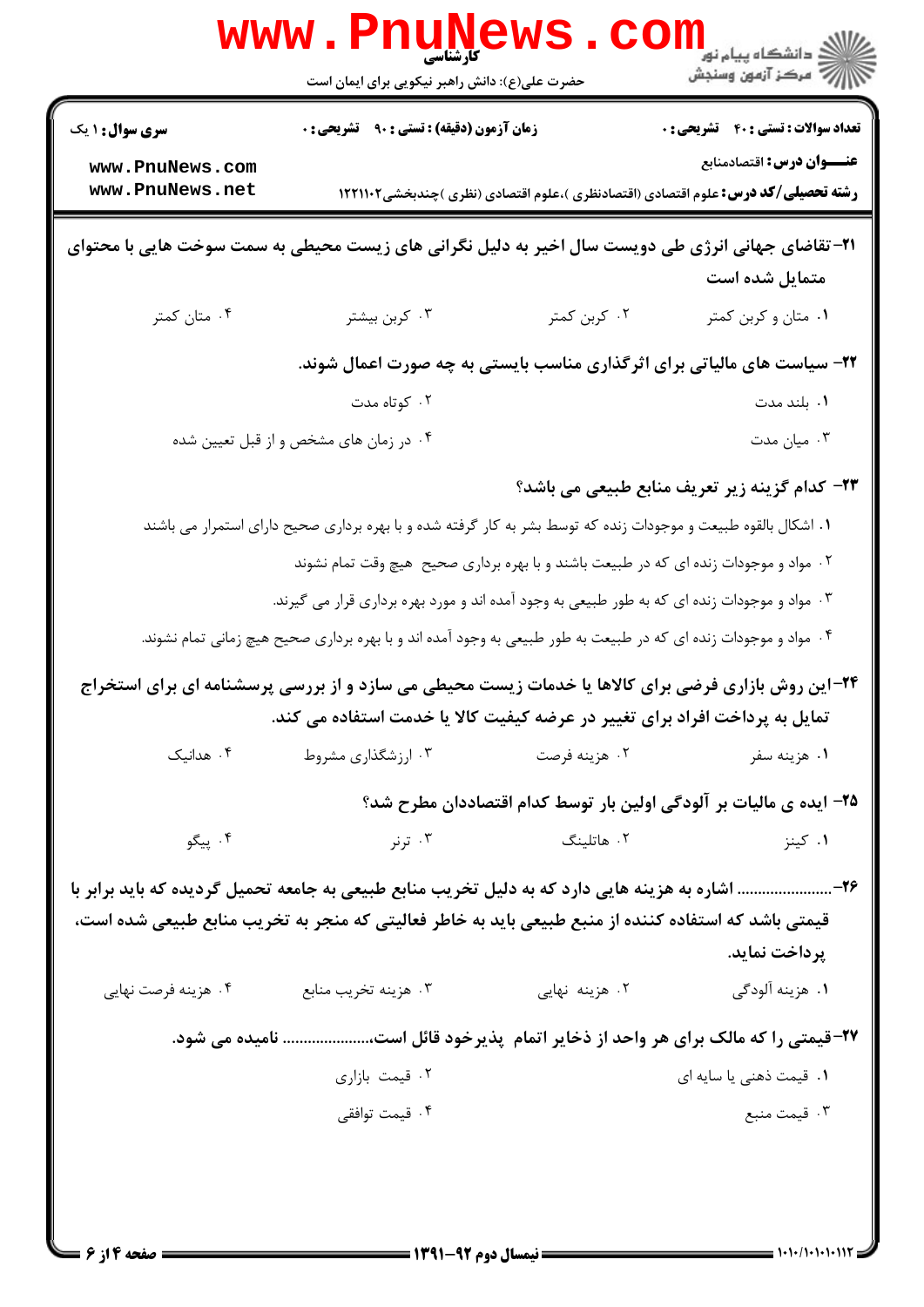|                                                                           | www.PnuNews                                                                                                                                     |                                                                   | لاد دانشگاه پيام نور <mark>- -</mark><br>  /* مرکز آزمون وسنجش                           |  |
|---------------------------------------------------------------------------|-------------------------------------------------------------------------------------------------------------------------------------------------|-------------------------------------------------------------------|------------------------------------------------------------------------------------------|--|
| <b>سری سوال : ۱ یک</b>                                                    | حضرت علی(ع): دانش راهبر نیکویی برای ایمان است<br><b>زمان آزمون (دقیقه) : تستی : ۹۰ قشریحی : 0</b>                                               |                                                                   | <b>تعداد سوالات : تستي : 40 - تشريحي : 0</b>                                             |  |
| www.PnuNews.com                                                           |                                                                                                                                                 |                                                                   | عنـــوان درس: اقتصادمنابع                                                                |  |
| www.PnuNews.net                                                           |                                                                                                                                                 |                                                                   | <b>رشته تحصیلی/کد درس:</b> علوم اقتصادی (اقتصادنظری )،علوم اقتصادی (نظری )چندبخشی1۲۲۱۱۰۲ |  |
| ۲۸– کدام گزینه از عوامل مؤثر بر مقدار استخراج از منبع اتمام پذیر می باشد؟ |                                                                                                                                                 |                                                                   |                                                                                          |  |
|                                                                           | ۰۲ تغییر در نرخ بهره نهایی                                                                                                                      |                                                                   | ۰۱ تغییر در نرخ بهره بانکی                                                               |  |
|                                                                           | ۰۴ تغییر در نرخ بهره خارجی                                                                                                                      |                                                                   | ۰۳ تغییر در نرخ بهره بازار                                                               |  |
|                                                                           | میدانند                                                                                                                                         |                                                                   | ۲۹–اکثر دانشمندان منشأ تشکیل نفت را                                                      |  |
|                                                                           | ۰۲ گیاهان و موجودات آلى موجود در اقیانوسهاى اولیه                                                                                               |                                                                   | ۰۱ ناشناخته                                                                              |  |
|                                                                           | ۰۴ معادن ذغال سنگ                                                                                                                               |                                                                   | ۰۳ گیاهان استوایی                                                                        |  |
|                                                                           | تشکیل شده است.                                                                                                                                  |                                                                   | ۳۰- نفت عمدتاً از دو عنصر آلی هیدروژن و                                                  |  |
| ۰۴ کربن                                                                   | ۰۳ کلر                                                                                                                                          |                                                                   |                                                                                          |  |
|                                                                           | ۳۱– اپک طی کنفرانسی که طی روزهای ۱۰ تا ۱۴ سپتامبر سال ۱۹۶۰ در بغداد با حضور نمایندگان کشورهای ایران،                                            |                                                                   |                                                                                          |  |
|                                                                           |                                                                                                                                                 | عراق، کویت و ونزوئلا برگزار شد بنیان گذاشته شد.                   |                                                                                          |  |
| ۰۴ عربستان سعودي                                                          | ۰۳ قطر                                                                                                                                          | ۰۲ الجزایر                                                        | ۰۱ نیجریه                                                                                |  |
|                                                                           |                                                                                                                                                 |                                                                   | ٣٢- ″ سبد نفتي اپک ″ شامل چند نوع نفت است؟                                               |  |
|                                                                           | $\lambda \cdot f$ $\lambda \cdot f$ $\lambda \cdot f$ $\lambda \cdot f$ $\lambda \cdot f$ $\lambda \cdot f$ $\lambda \cdot f$ $\lambda \cdot f$ |                                                                   |                                                                                          |  |
|                                                                           | ۳۳- با توجه به اینکه  یکی از آلوده کننده ترین سوخت های فسیلی می باشد، تولید جهانی آن با رشد                                                     |                                                                   |                                                                                          |  |
|                                                                           |                                                                                                                                                 |                                                                   | بسیار کمی همراه بوده است.                                                                |  |
|                                                                           | ۰۱ نفت میسی به تصویر میکند و تصویر از معامل استگاه میشود. ۴ میلیوب به معامل استبکار میکند که معامل است. معامل ا                                 |                                                                   |                                                                                          |  |
|                                                                           | ۳۴-به هر ماده آلی غیرفسیلی با خواستگاه حیاتی که بخشی از آن یک منبع انرژی زای قابل بهره برداری را تشکیل                                          |                                                                   |                                                                                          |  |
|                                                                           |                                                                                                                                                 |                                                                   | دهد، می گویند.                                                                           |  |
| ۰۴ منبع انرژي                                                             | ۰۳ منبع طبیعی                                                                                                                                   |                                                                   |                                                                                          |  |
|                                                                           | ۳۵– در کشورهایی که صیادی بصورت تجاری صورت میگیرد سهم آبزیان نسبت به تولید ناخالص داخلی                                                          |                                                                   | انها <u>نيست.</u>                                                                        |  |
| ۰۴ کم                                                                     |                                                                                                                                                 |                                                                   |                                                                                          |  |
|                                                                           |                                                                                                                                                 |                                                                   | ۳۶- اصولاً ماهیان را به دو دسته  تقسیم می کنند.                                          |  |
| ۰۴ کف زی و سطح زی                                                         |                                                                                                                                                 | ۰۱ حلال و حرام مسلم ۲۰۰ مادراتی و داخلی مسلم ۲۰۰ فلس دار و بی فلس |                                                                                          |  |
| $\frac{1}{1}$ $\frac{1}{1}$ $\frac{1}{1}$                                 |                                                                                                                                                 |                                                                   |                                                                                          |  |